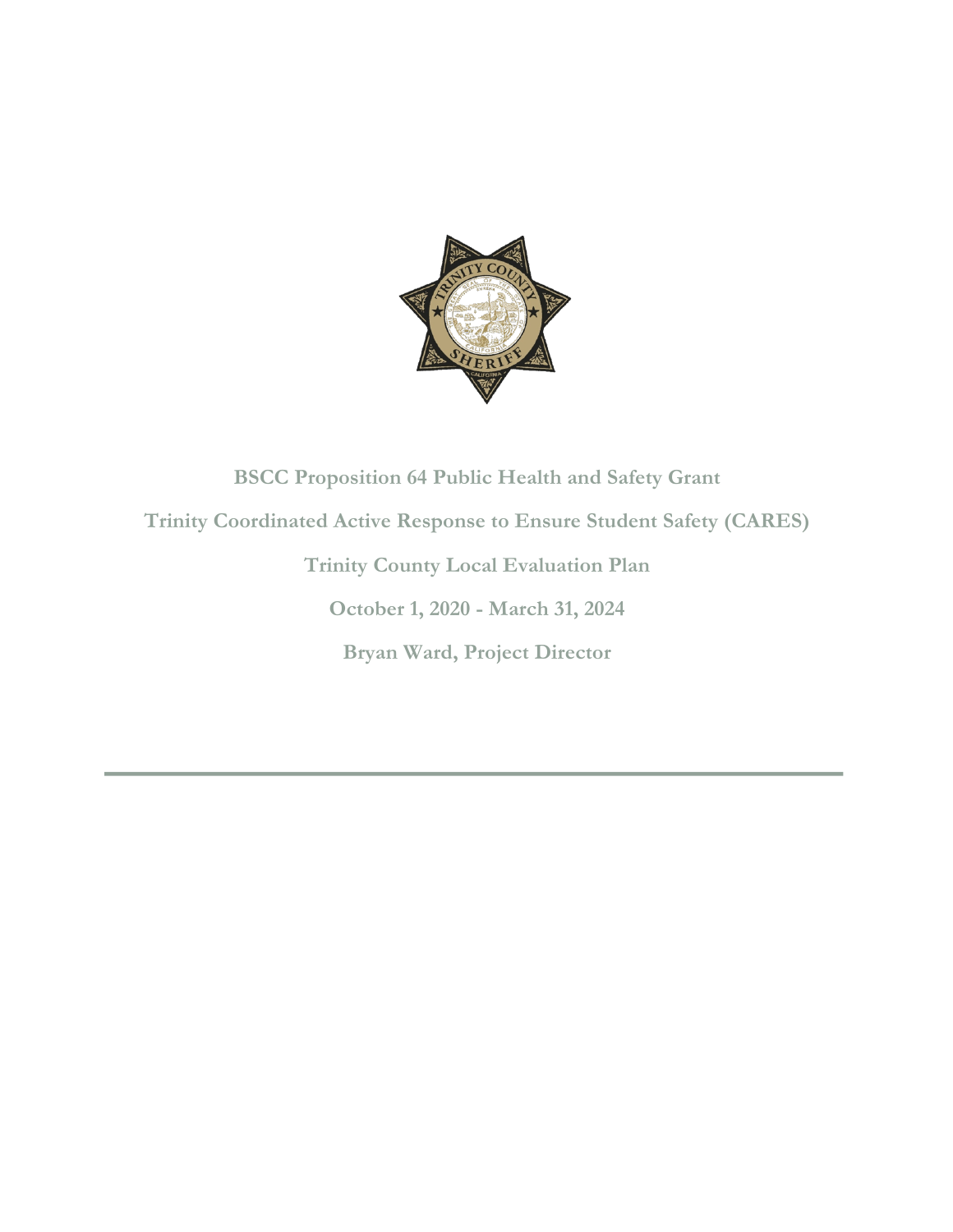# **PROJECT BACKGROUND**

#### INFORMATION ESSENTIAL TO UNDERSTANDING THE PROJECT

The Trinity County Coordinated Active Response to Ensure Student Safety (CARES) Prop 64 program is primarily a comprehensive prevention and intervention program conducted primarily in Trinity County public school settings designed to mitigate outcomes of substance use by diverting youth who are at risk of becoming involved in the juvenile justice system, and by providing supports for youth within the juvenile justice system who are still in school. Secondarily, CARES provides for needed code enforcement support that improves both public health and public safety by decreasing negative impacts of cannabis cultivation through remediation of environmental hazards that seriously impact human, watershed and wildlife health.

The youth focus of CARES utilizes a multi-disciplinary team for coordinated activities including youth outreach, prevention activities, and trauma informed intervention programs. The CARES team consists of: 1) a CARES Deputy Sheriff Juvenile Specialist team leader who provides guidance and education to students and parents around ACEs, presents substance use education to high school clubs, responds to threats of violence, links students to available resources, and monitors trauma informed care interventions conducted at school sites and at public health agencies; 2) staff from the Trinity County Office of Education who serve as CARES liaisons who communicate directly with school site officials that oversee the trauma informed interventions of CARES engaged youth at their school sites; 3) a Trinity County Probation school-based officer who works in tandem with the CARES Deputy Sheriff Juvenile Specialist in youth outreach and school site interventions in support of CARES engaged youth; 4) and Trinity County Behavioral Health staff who use evidenced-based trauma informed care strategies with CARES engaged youth to reduce their risk factors and to increase their protective factors.

The environmental code enforcement focus of CARES is a collaborative arrangement to provide specialized satellite technology to Trinity County Environmental Health to help improve water systems, water storage, and mitigation of collateral damage created by cannabis grow sites that contain hazardous chemicals. These chemicals pose not only a danger to investigators on the scene, but the public living downstream as well as the surrounding local wildlife. The Registered Environmental Health Specialist assists code enforcement deputies at cannabis grow sites during the inspection process and note environmental crimes, educates property owners on how to remedy any environmental issues, and issue notices of violations.

#### THEORY BEHIND CARES

The CARES youth focus was founded on the 2018 comprehensive Multi-Agency Juvenile Justice Plan (CMAJJP) model now in use by the Trinity Safe Schools Collaborative that is partially aligned with the Mental Health Assessment Response Treatment model that has achieved "promising practice" status in other communities around the state that have shown success with significant substance abuse and justice issues amongst their youth.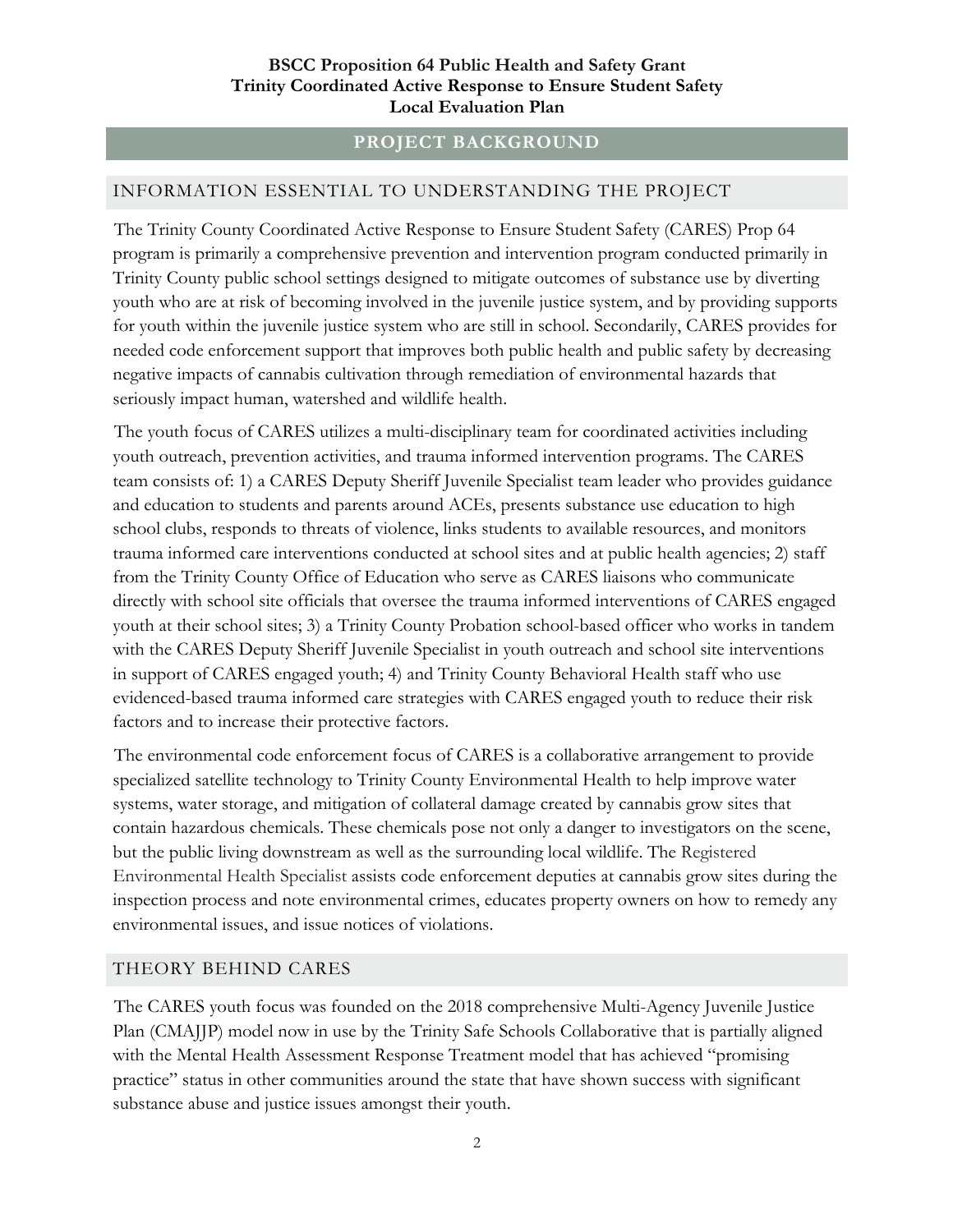The environmental code enforcement focus of CARES was founded on the fact that illegal cannabis "trespass grows" on public lands in Trinity County constitute one of the leading issues threatening Trinity County's communities and surrounding wildlife through widespread degradation of the environment from the illegal use of pesticides, rodenticides and herbicides. These toxicants contaminate water, poison wildlife, and pose a serious threat to the health, safety and wellbeing of residents.

# TARGET POPULATION

The target population is junior high school and high school students. The CARES Deputy Sheriff Juvenile Specialist conducts presentations at schools and community events to educate youth on substance use and abuse, informed decision-making skills, and informed goal-setting skills to enhance youth resiliency in responses to situations involving drug use. The resiliency increases the potential for adolescents to meet their physical, developmental, and social needs. The CARES Deputy Sheriff Juvenile Specialist will administer pre and post surveys at each presentation to help measure student knowledge of substance use and abuse, decision-making skills, and goal-setting skills.

The CARES Deputy Sheriff Juvenile Specialist is notified by school officials when a student is determined to be at-risk based on a combination of risk factors including ACEs scores, school attendance, substance use, disciplinary referrals, and referrals to community support service agencies. The CARES Deputy Sheriff Juvenile Specialist maintains regular communication with school officials regarding at-risk student status related to their case management and progressive supports being provided to help mitigate the risk factors.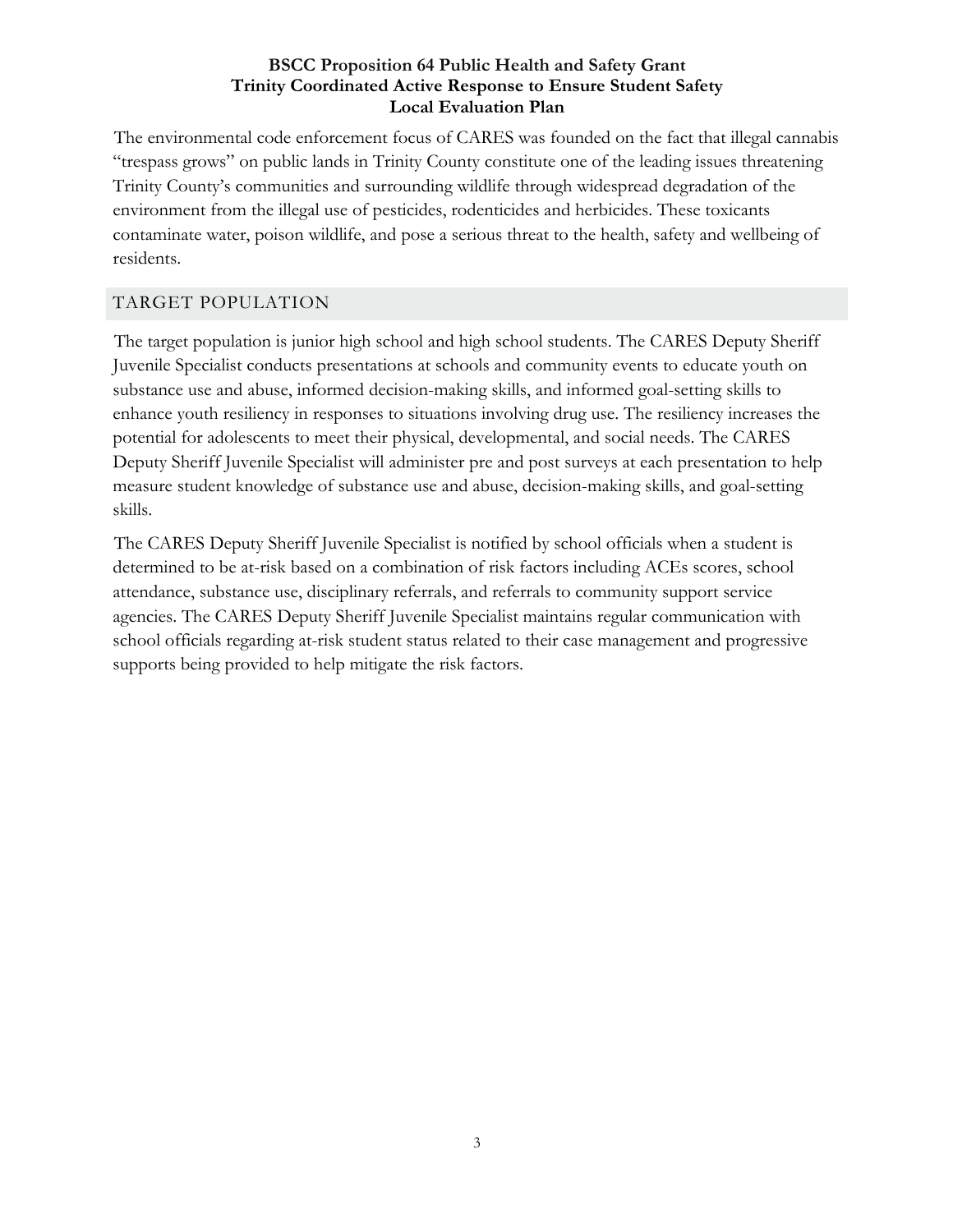# PROJECT GOALS AND OBJECTIVES

| # | Goals                                                                                                                         | <b>Objectives</b>                                                                                                                                                                                                |
|---|-------------------------------------------------------------------------------------------------------------------------------|------------------------------------------------------------------------------------------------------------------------------------------------------------------------------------------------------------------|
| 1 | Increase the potential for adolescents to meet their<br>physical, developmental and social needs through<br>resiliency        | A. Decrease the percentage of K-12 youth being<br>under the influence at school                                                                                                                                  |
|   |                                                                                                                               | B. Improve school attendance and bonding to<br>school, adults and the community                                                                                                                                  |
|   |                                                                                                                               | C. Enhance the ability of youth to respond<br>appropriately to situations involving drug use                                                                                                                     |
|   |                                                                                                                               | D. Greater use of community services for resolving<br>family/personal problems                                                                                                                                   |
|   |                                                                                                                               | E. Increase youth resiliency in the social bonding<br>dimension, personal competence dimension and<br>social competence dimension                                                                                |
|   |                                                                                                                               | F. Increase youth's ability to adapt patterns of<br>behavior that avoid high-risk situations that<br>expose them to substance use or harmful actions                                                             |
|   |                                                                                                                               | G. Maximize the use of county-wide partnerships<br>and service coordination to reduce substance<br>use/abuse                                                                                                     |
|   |                                                                                                                               | H. Improve access to opportunities for positive<br>youth development                                                                                                                                             |
|   |                                                                                                                               | Reduce the percentage of youth reporting<br>I.<br>considering suicide                                                                                                                                            |
| 2 | Implement successful prevention and intervention<br>activities for youth by using data driven and<br>evidence-based practices | A. Implement relationship and engagement-centered<br>assessments, interventions and healing through<br>compassionate relationships that re-establish<br>health and well-being as a means of addressing<br>trauma |
|   |                                                                                                                               | B. Ensure training and capacity building of CARES<br>team to ensure a culturally response, racially just,<br>healing-center and trauma-informed program<br>approach                                              |
|   |                                                                                                                               | C. Increase cross-sector collaboration to facilitate a<br>coordinated response                                                                                                                                   |
|   |                                                                                                                               | D. Decrease the potential for youth to progress<br>from substance use to abuse                                                                                                                                   |
|   |                                                                                                                               | E. Increase the availability of evidence-based<br>prevention and intervention services/activities                                                                                                                |
|   |                                                                                                                               | F. Increase recognition of the risks associated with<br>adolescent substance use on the developing brain<br>and body                                                                                             |
|   |                                                                                                                               | G. Increase knowledge about, and negative attitudes<br>toward, substance use                                                                                                                                     |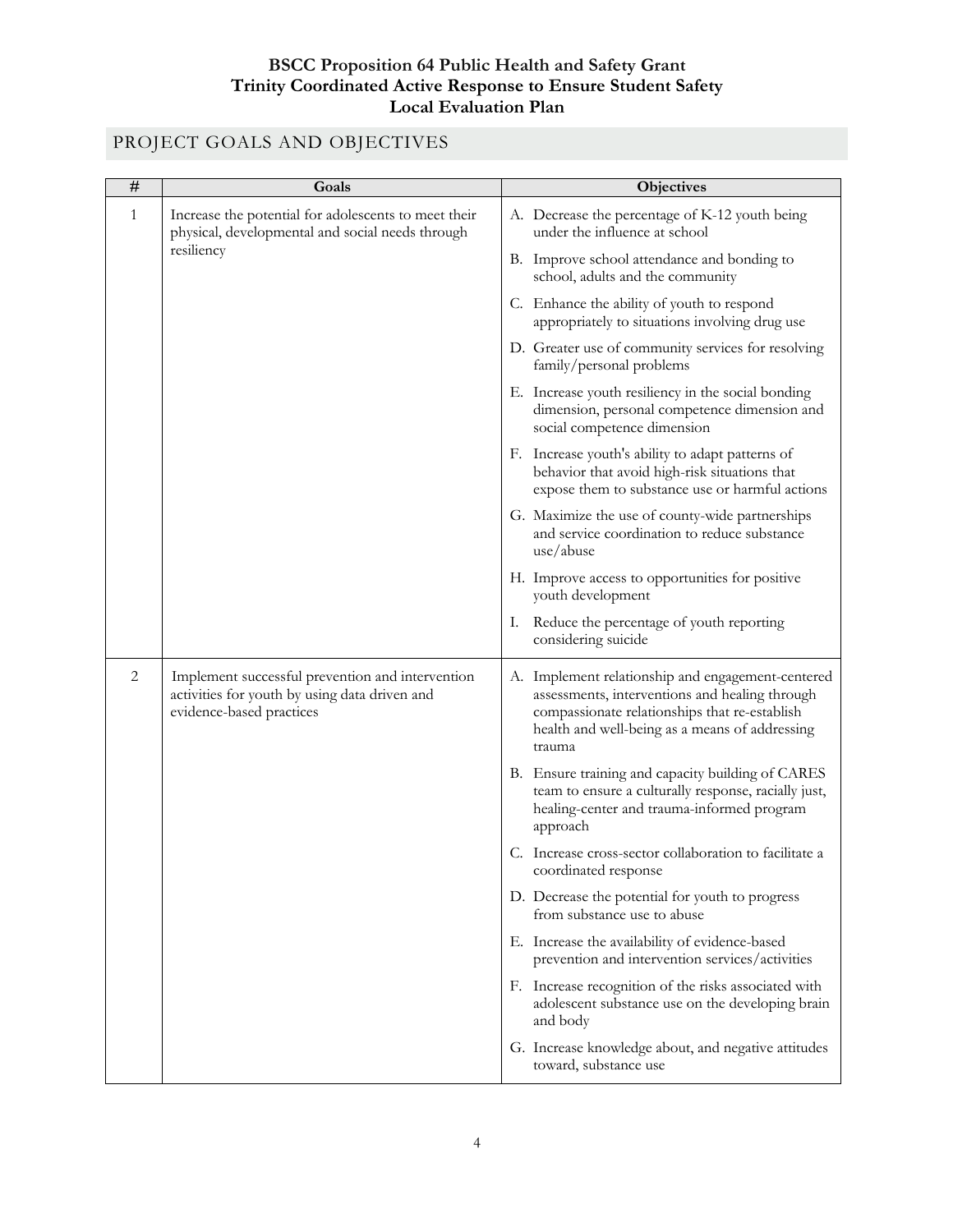|   |                                                                    |    | H. Improve refusal skills of youth, resulting in<br>delayed and reduced substance use                                                                                                           |
|---|--------------------------------------------------------------------|----|-------------------------------------------------------------------------------------------------------------------------------------------------------------------------------------------------|
|   |                                                                    | Ι. | Decrease the percentage of youth reporting<br>substance use                                                                                                                                     |
|   |                                                                    |    | Reduce the dependence on substances for stress<br>reduction and social involvement                                                                                                              |
|   |                                                                    |    | K. Increase adherence to data driven practices                                                                                                                                                  |
|   |                                                                    |    | L. Implement effective strategies that address the<br>underlying cause and structural conditions of<br>substance use/abuse, including ACEs and the<br>absence of positive childhood experiences |
| 3 | Reduce the environmental impacts caused by<br>cannabis cultivation |    | A. Increase the volume of processed code<br>enforcement cases by 5%                                                                                                                             |
|   |                                                                    |    | B. Implement an effective satellite imagery program<br>focused on watersheds that have been<br>highlighted as containing illegal cannabis<br>cultivation                                        |

# **PROCESS EVALUATION METHOD AND DESIGN**

# RESEARCH DESIGN

The CARES project utilizes a descriptive research design to conduct its evaluation activities that measure the impact of its goals and objectives. The goal is to obtain baseline data for each process measure, if available, to look at trends over time that show the impact the active response team is having on breaking the "preschool to prison" pipeline in Trinity County through positive changes in youth risk factors that lead to substance use and abuse.

The measures also look at trends over time to show the impact that environmental code enforcement has on mitigating collateral damage created by legal and illegal grow sites that contain hazardous chemicals.

The Process Evaluation Plan outlined in Table 1 defines how each measure will be collected for quantitative collection and analysis. The local evaluator developed a secure online data system that centralizes data collection and provides real-time reporting of the process measures. The local evaluator monitors data entry on a monthly basis and provides quarterly progress monitoring reports to the CARES Steering Committee to help ensure consistency in the data collection protocol.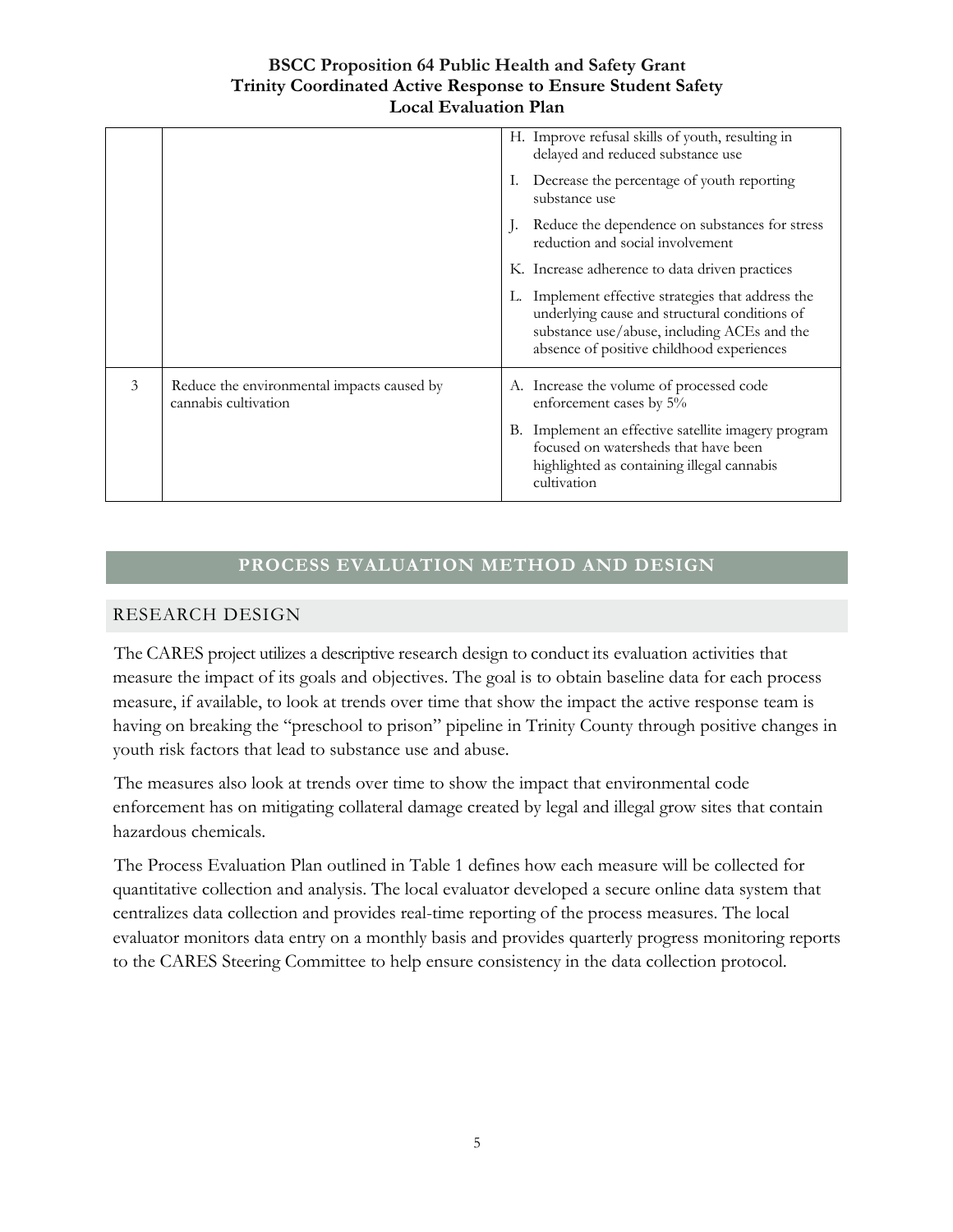# PROCESS EVALUATION PLAN

# **Table 1: Process Evaluation Measures**

| <b>Objective</b>                                                                                                                                                                                                 | <b>Measure</b>                                                                                                                          | Data Source                                                                      |  |
|------------------------------------------------------------------------------------------------------------------------------------------------------------------------------------------------------------------|-----------------------------------------------------------------------------------------------------------------------------------------|----------------------------------------------------------------------------------|--|
| 1A Decrease the percentage of K-12 youth being under<br>the influence at school                                                                                                                                  | # of students under the influence at school                                                                                             | School behavioral records                                                        |  |
| 1B Improve school attendance and bonding to school,<br>adults and the community                                                                                                                                  | # of students absent $10\%$ or more days                                                                                                | School attendance records                                                        |  |
| 1C Enhance the ability of youth to respond appropriately<br>to situations involving drug use                                                                                                                     | # of students who self-report responding<br>appropriately to situations involving drug use                                              | CARES Deputy Sheriff Juvenile Specialist<br>Presentation pre-post student survey |  |
| 1D Greater use of community services for resolving<br>family/personal problems                                                                                                                                   | # of students whose parents participate in TCOE<br>Love and Logic training                                                              | TCOE Love and Logic training records                                             |  |
| 1E Increase youth resiliency in the social bonding<br>dimension, personal competence dimension and social<br>competence dimension                                                                                | # of students who self-report social bonding,<br>personal competence and social competence                                              | School CHKS data                                                                 |  |
| Increase youth's ability to adapt patterns of behavior<br>1F<br>that avoid high-risk situations that expose them to<br>substance use or harmful actions                                                          | # of students who adapt patterns of behavior that<br>avoid high-risk situations that expose them to<br>substance use or harmful actions | School behavioral records                                                        |  |
| 1G Maximize the use of county-wide partnerships and<br>service coordination to reduce substance use/abuse                                                                                                        | # of students referred to county-wide partnerships                                                                                      | School referral records                                                          |  |
| 1H Improve access to opportunities for positive youth<br>development                                                                                                                                             | # of students who have access to opportunities for<br>positive youth development                                                        | CARES Deputy Sheriff Juvenile Specialist<br>records                              |  |
| Reduce the percentage of youth reporting considering<br>$1\mathrm{I}$<br>suicide                                                                                                                                 | # of students reporting considering suicide                                                                                             | School Counselor records                                                         |  |
| Implement relationship and engagement-centered<br>2A<br>assessments, interventions and healing through<br>compassionate relationships that re-establish health<br>and well-being as a means of addressing trauma | # of students directly engaged by CARES Deputy<br>Sheriff Juvenile Specialist                                                           | CARES Deputy Sheriff Juvenile Specialist<br>records                              |  |
| Ensure training and capacity building of CARES team<br>2B<br>to ensure a culturally response, racially just, healing-<br>center and trauma-informed program approach                                             | # and type of CARES trainings                                                                                                           | <b>CARES Deputy Sheriff Juvenile Specialist</b><br>records                       |  |
| 2C Increase cross-sector collaboration to facilitate a<br>coordinated response                                                                                                                                   | # of CARES Deputy Sheriff Juvenile Specialist<br>meetings with cross-sector collaborators                                               | <b>CARES Deputy Sheriff Juvenile Specialist</b><br>records                       |  |
| 2D Decrease the potential for youth to progress from<br>substance use to abuse                                                                                                                                   | # of CARES Deputy Sheriff Juvenile Specialist<br>presentations to students related to substance use<br>to abuse                         | CARES Deputy Sheriff Juvenile Specialist<br>records                              |  |
| 2E Increase the availability of evidence-based prevention<br>and intervention services/activities                                                                                                                | # of evidence-based prevention and intervention<br>services/activities                                                                  | School records and CARES Deputy Sheriff<br>Juvenile Specialist records           |  |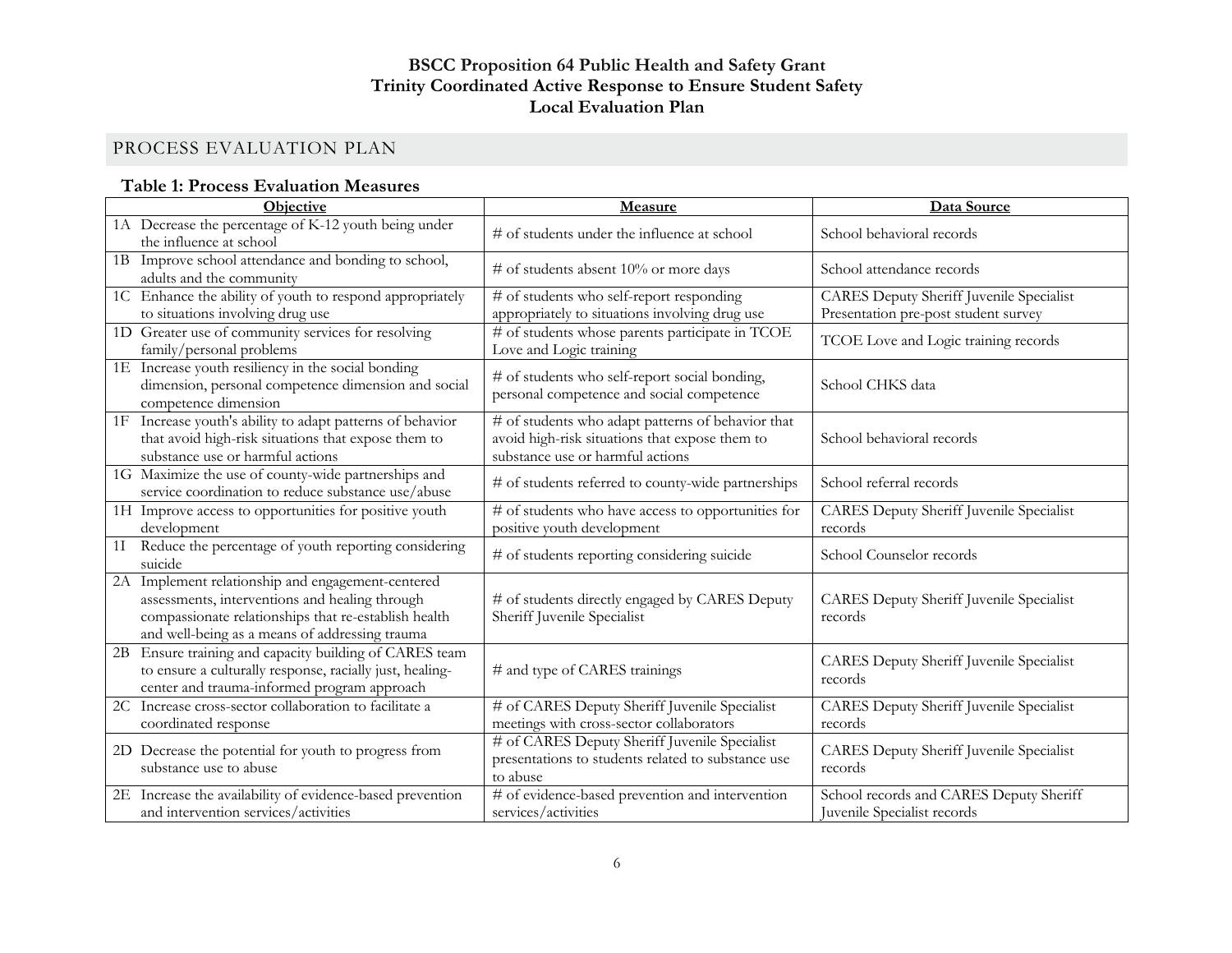| <b>Objective</b>                                                                                                                                                                                   | Measure                                                                                                                                                                                                             | Data Source                                                           |
|----------------------------------------------------------------------------------------------------------------------------------------------------------------------------------------------------|---------------------------------------------------------------------------------------------------------------------------------------------------------------------------------------------------------------------|-----------------------------------------------------------------------|
| Increase recognition of the risks associated with<br>2F<br>adolescent substance use on the developing brain and<br>body                                                                            | # of CARES Deputy Sheriff Juvenile Specialist<br>presentations to students related to substance use<br>on the developing brain and body                                                                             | <b>CARES Deputy Sheriff Juvenile Specialist</b><br>records            |
| 2G Increase knowledge about and negative attitudes<br>toward substance use                                                                                                                         | # of CARES Deputy Sheriff Juvenile Specialist<br>presentations to students related to knowledge<br>about substance use                                                                                              | CARES Deputy Sheriff Juvenile Specialist<br>records                   |
| 2H Improve refusal skills of youth resulting in delayed and<br>reduced substance use                                                                                                               | # of youth under the influence at school                                                                                                                                                                            | School behavioral records                                             |
| Decrease the percentage of youth reporting substance<br>21<br>use                                                                                                                                  | # of youth reporting substance use                                                                                                                                                                                  | School CHKS data                                                      |
| Reduce the dependence on substances for stress<br>21<br>reduction and social involvement                                                                                                           | # of youth reporting a reduction in substance use<br>for stress reduction and social involvement                                                                                                                    | School CHKS data                                                      |
| 2K Increase adherence to data driven practices                                                                                                                                                     | A description of how data driven practices have<br>increased                                                                                                                                                        | <b>CARES Deputy Sheriff Juvenile Specialist</b><br>narrative response |
| Implement effective strategies that address the<br>2L<br>underlying cause and structural conditions of substance<br>use/abuse, including ACEs and the absence of positive<br>childhood experiences | A description of the effectiveness of strategies in<br>use to address the underlying cause and structural<br>conditions of substance use/abuse, including ACEs<br>and the absence of positive childhood experiences | TCOE narrative response                                               |
| 3A Increase the volume of processed code enforcement<br>cases by $5\%$                                                                                                                             | # of processed code enforcement cases                                                                                                                                                                               | Registered Environmental Health Specialist<br>records                 |
| Implement an effective satellite imagery program<br>3B<br>focused on watersheds that have been highlighted as<br>containing illegal cannabis cultivation                                           | A description of the effectiveness of the satellite<br>imagery program                                                                                                                                              | Registered Environmental Health Specialist<br>narrative response      |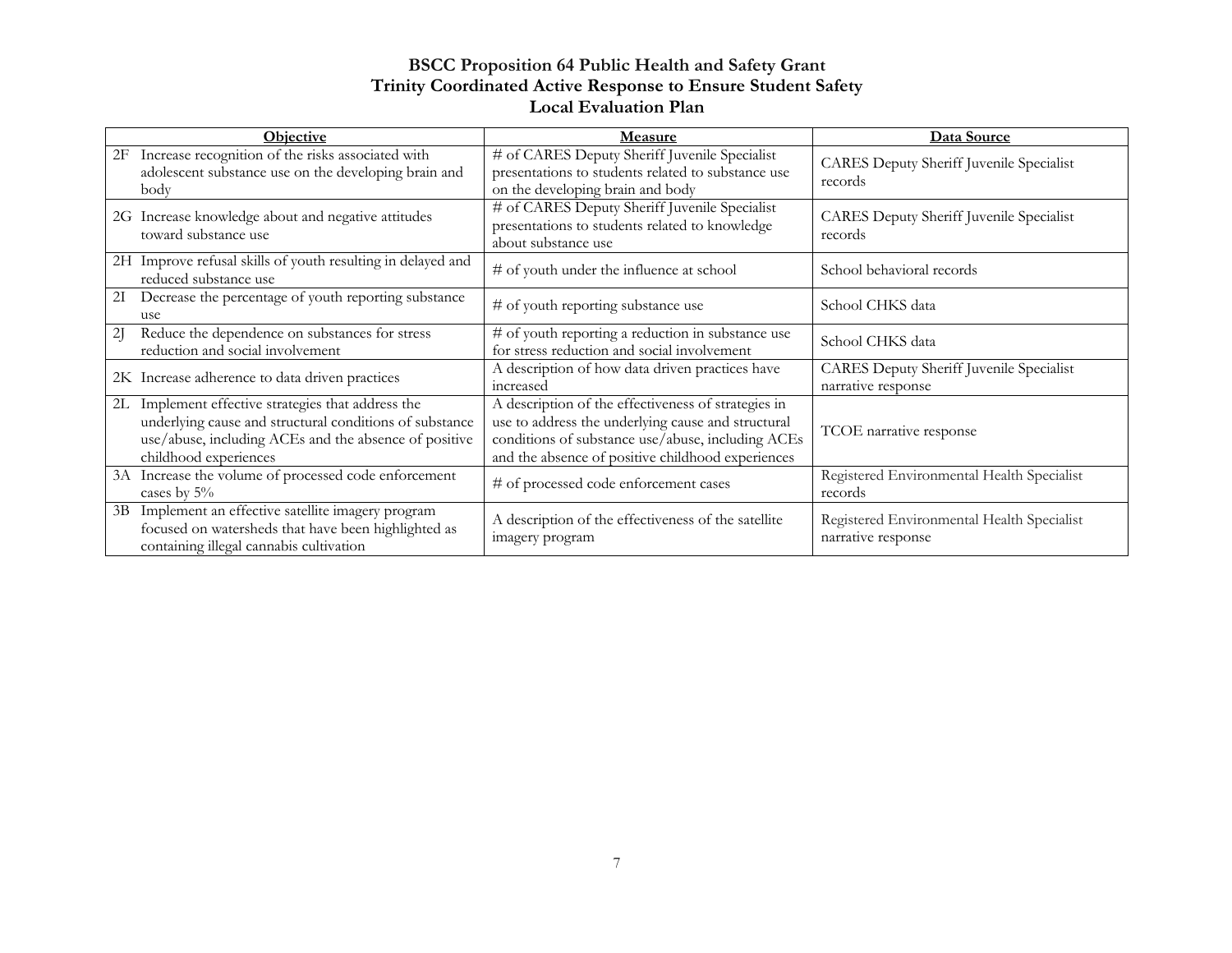# PROJECT OVERSIGHT STRUCTURE

CARES has a contract with the Center for Evaluation and Research, LLC to serve as a local evaluator and work collaboratively with the Deputy Sheriff Juvenile Specialist to prepare progressmonitoring reports for the CARES Steering Committee. The CARES Steering Committee, under the leadership of the Deputy Sheriff Juvenile Specialist, meets quarterly with representatives from the Trinity County Office of Education, Probation, and Behavioral Health with the primary role of monitoring activities, determining their effectiveness, and making adjustments as necessary.

The Deputy Sheriff Juvenile Specialist has the primary responsibility to document activities performed by staff and partner organizations. The procedures that ensure that the project implements its components with fidelity include accountability at quarterly Steering Committee meetings and ongoing contacts with partner agency representatives to address any challenges as well as to affirm and replicate productive activities. The Trinity County Sheriff Department is in the process of obtaining a MOU's with partner agencies to help ensure document and data sharing.

Quantitative and qualitative process data are analyzed by the local evaluator that prepares progressmonitoring reports used by the Deputy Sheriff Juvenile Specialist at quarterly CARES Steering Committee meetings.

#### **OUTCOME EVALUATION METHOD AND DESIGN**

#### RESEARCH DESIGN

The outcome evaluation utilizes a descriptive research design that analyzes the outcome measures over time to answer the research questions described below. The outcome measures are quantifiable and match Trinity County CARES's goals:

- Goal 1: Increase the potential for adolescents to meet their physical, developmental and social needs through resiliency;
- Goal 2: Implement successful prevention and intervention activities for youth by using data driven and evidence-based practices; and
- Goal 3: Reduce the environmental impacts caused by cannabis cultivation.

Baseline and annual interval measures are used to evaluate the effectiveness of CARES activities and to document changes in the student population and environmental code enforcement over time. The outcome evaluation will utilize descriptive statistics to analyze data from the California Healthy Kids Survey (CHKS), Trinity County Department of Education, CARES Deputy Sheriff Juvenile Specialist, and Trinity County Environmental Health Department.

The activities implemented toward achievement of CARES goals are overseen by the CARES Steering Committee and managed by a Deputy Sheriff Juvenile Specialist assigned to serve as a school resource officer and community collaborator along with a Registered Environmental Health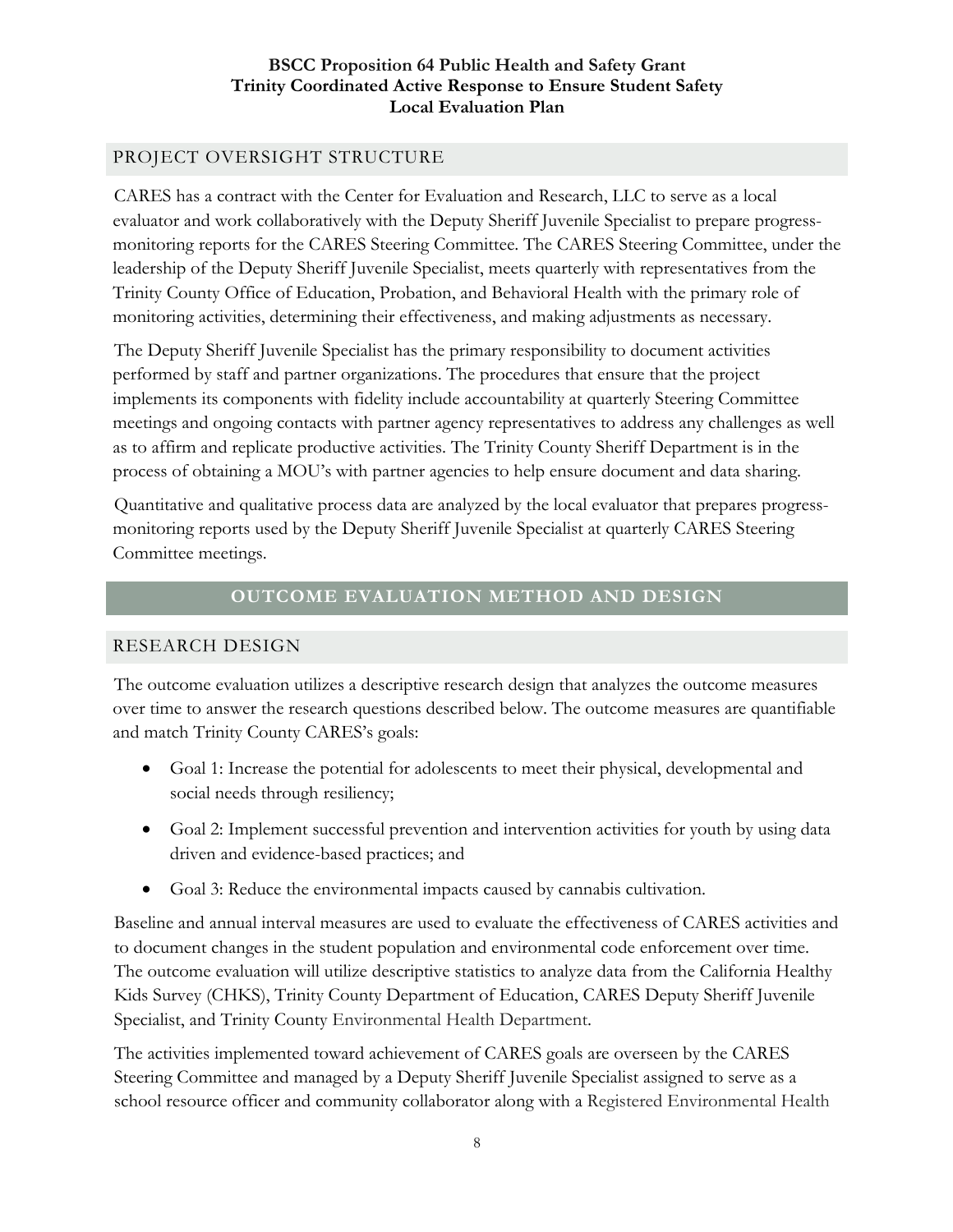Specialist who conducts code enforcement of environmental hazards related to illegal cannabis cultivation in collaboration with Trinity County Sheriff Deputies.

Outcome variables are analyzed annually by the local evaluator, Center for Evaluation and Research, LLC (CER), that provides reports to the CARES Steering Committee for review to help ensure that grant activities are implemented in a timely fashion and that there is ongoing fidelity to the CARES Local Evaluation Plan.

# OUTCOME EVALUATION QUESTIONS

The CARES outcome evaluation questions reflect the identified goals of the project.

- 1. "Is there an increase in the potential for adolescents to meet their physical, developmental and social needs through resiliency?"
- 2. "Have successful prevention and intervention activities for youth been implemented based on data driven and evidence-based practices?"
- 3. "Is there a reduction in the environmental impacts caused by cannabis cultivation?"

## ESTIMATED NUMBER OF ACTIVITIES EXPECTED TO BE ACCOMPLISHED

The estimated number of activities to be accomplished is as follows:

- Approximately 4 Deputy Sheriff Juvenile Specialist presentations to students will occur each academic year between August and June
- Approximately 187 Deputy Sheriff Juvenile Specialist school contacts will occur each academic year between August and June (17 schools x 1 contact per month x 11 months)
- Approximately 150 environmental code enforcement violations will occur annually between July 1 through June 30
- Approximately 4 CARES Team meetings will occur annually July 1 through June 30
- Approximately 2 CARES Steering Committee meetings will occur annually July 1 through June 30

# CRITERIA FOR DETERMINING SUCCESS

There are four primary criteria used to determine program success in terms of achieving CARES' stated goals. First, success will be affirmed if there is a measured increase in students' level of school connectedness and academic motivation. Second, success will be affirmed if there is a measured decrease in student current alcohol and other drug use (AOD) and in lifetime AOD use. Third, success will be affirmed if there is a measured decrease in student chronic absenteeism defined as 10% or more days absent in an academic year. Fourth, success will be affirmed if there is a measured decrease in the negative environmental impacts of cannabis cultivation.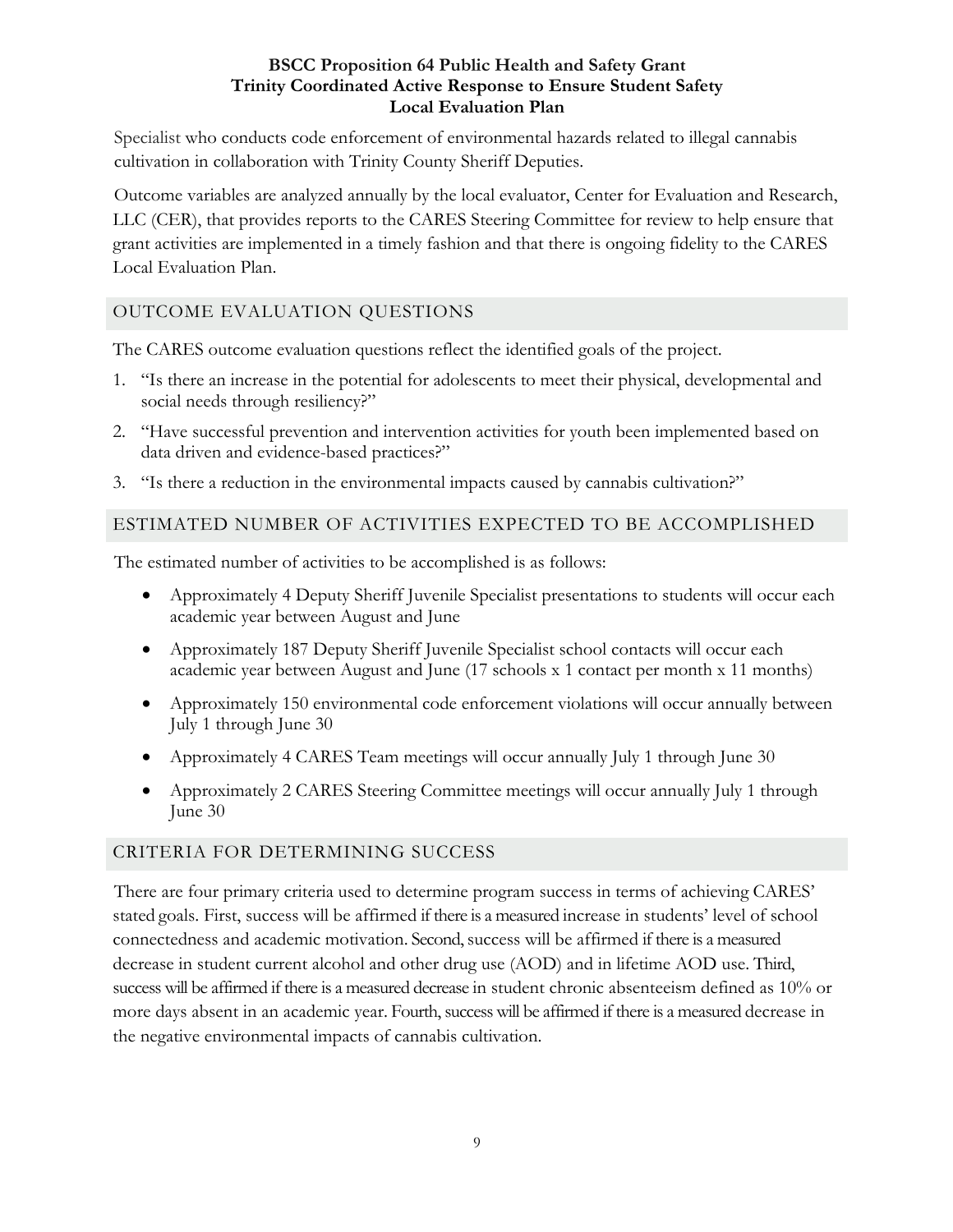# OUTCOME DATA COLLECTION

Outcome data collection will include the measures listed in the table below:

| <b>Outcome Measure</b>                                                            | Data Source                              |  |
|-----------------------------------------------------------------------------------|------------------------------------------|--|
| Students self-report increases in School Connectedness and Academic<br>Motivation | California Healthy Kids Survey (CHKS)    |  |
| Students self-report reductions in Current AOD Use and Lifetime<br>AOD Use        | California Healthy Kids Survey (CHKS)    |  |
| There is a reduction in student chronic absenteeism defined as $10\%$ or          | California Department of Education (CDE) |  |
| more days absent in an academic year                                              | DataQuest                                |  |
| There is a reduction in environmental code enforcement violations                 | Trinity County Sheriff's Office          |  |

#### OUTCOME DATA ANALYSIS

Outcome data analysis is conducted by the Center for Evaluation and Research, LLC (CER) that serves as a local evaluator for CARES. CER developed and implemented the Local Evaluation Plan along with a secure, online data collection system used to manage collection for outcome data analysis. The CARES data system centralizes data collection for CER to monitor the accuracy of data entry in real time and to help ensure fidelity with the Local Evaluation Plan. CER analysis includes addressing data anomalies that may surface through re-verifying the data.

# DETERMINING WHETHER OUTCOMES ARE DUE TO THE PROJECT AND NOT SOME OTHER FACTOR(S) UNRELATED TO THE PROJECT

The CARES project focus is to positively impact the total population of adolescent students in Trinity County with resiliency when faced with substance use decision-making. The Deputy Sheriff Juvenile Specialist will develop positive relationships with individual students that will likely contribute to an increased resiliency in those specific students related to substance use and abuse; however, there is no plan to measure individual student attitudinal changes; therefore, it is unlikely that a strategy can be identified for determining whether the outcomes are due solely to the CARES project and not some other factor(s) unrelated to CARES.

While it may not be possible to control for outside factors influencing outcome results, there are steps being taken to document the outside influences including the use of baseline data compared with outcome data and the cataloging of other school site interventions that may be addressing student social and emotional learning or substance use issues.

Baseline data used for outcome analysis includes the 2018-19 CHKS Secondary Core Module, 2018-19 CHKS Elementary Core Module, 2019-20 CDE Chronic Absenteeism rates, and 2019-20 Trinity County Sheriff's Office Environmental Code Enforcement statistics.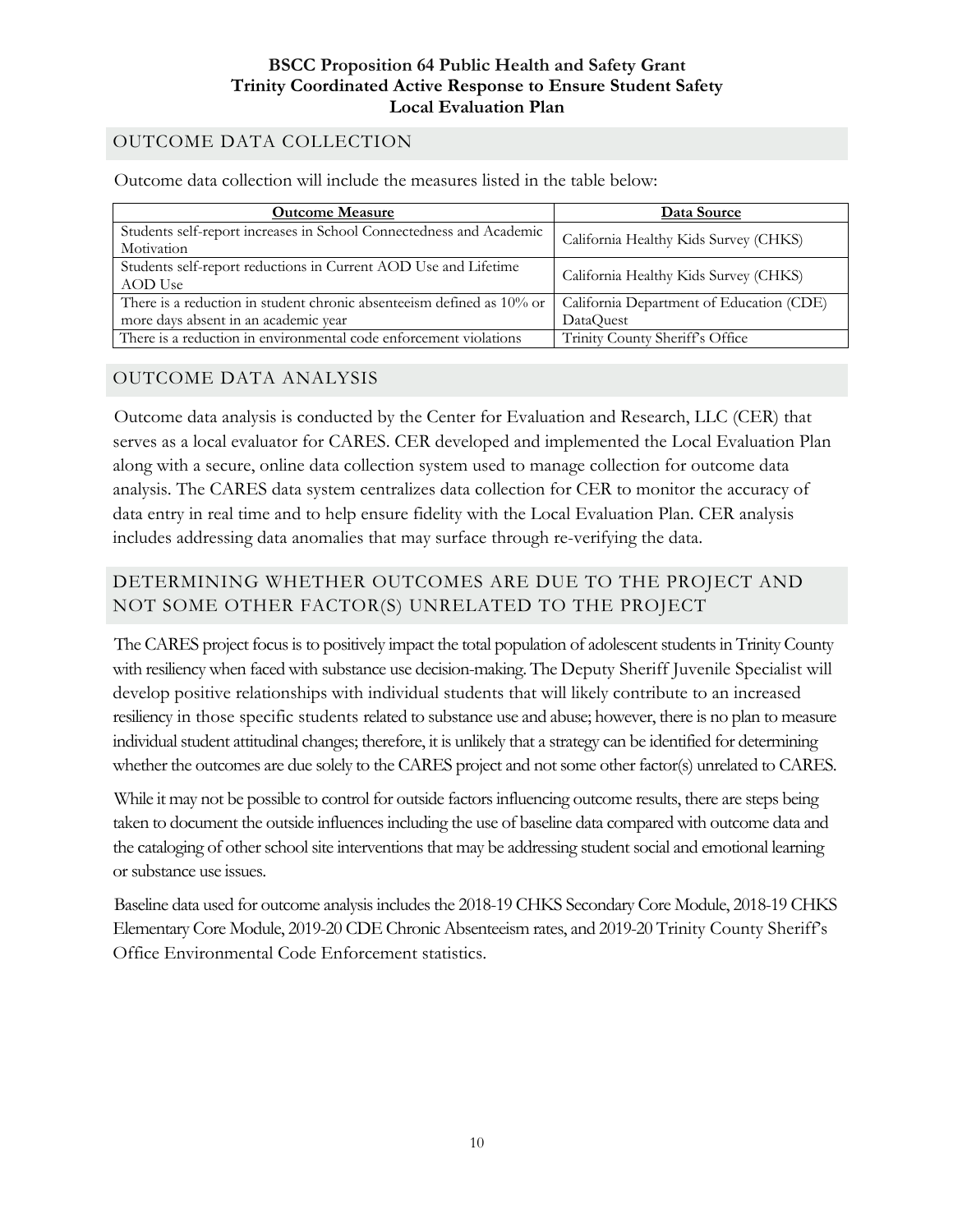# METHODS FOR TRACKING CHANGES AND PROJECT PERFORMANCE OVER TIME

The Center for Evaluation and Research (CER) developed a CARES online data collection system used to manage the collection of both process and outcome data. The CARES data system centralizes data collection for CER to monitor for accuracy of data entry in real time and to help ensure fidelity with the Local Evaluation Plan.

CER assesses the validity of CARES process evaluation measures data entry on a monthly basis and outcome evaluation measures on an annual basis. The compiled data is used for quarterly progress monitoring and BSCC reporting. Data are shared quarterly with the CARES Steering Committee. Stakeholders and constituents are provided regular updates on program outcomes through the CARES Steering Committee, whose primary role is to review program interventions and to make evidence-based recommendations for the continuous improvement of the project. The CARES Steering Committee also uses process and outcome data findings to identify the extent to which the project is making progress toward meeting goals and objectives.